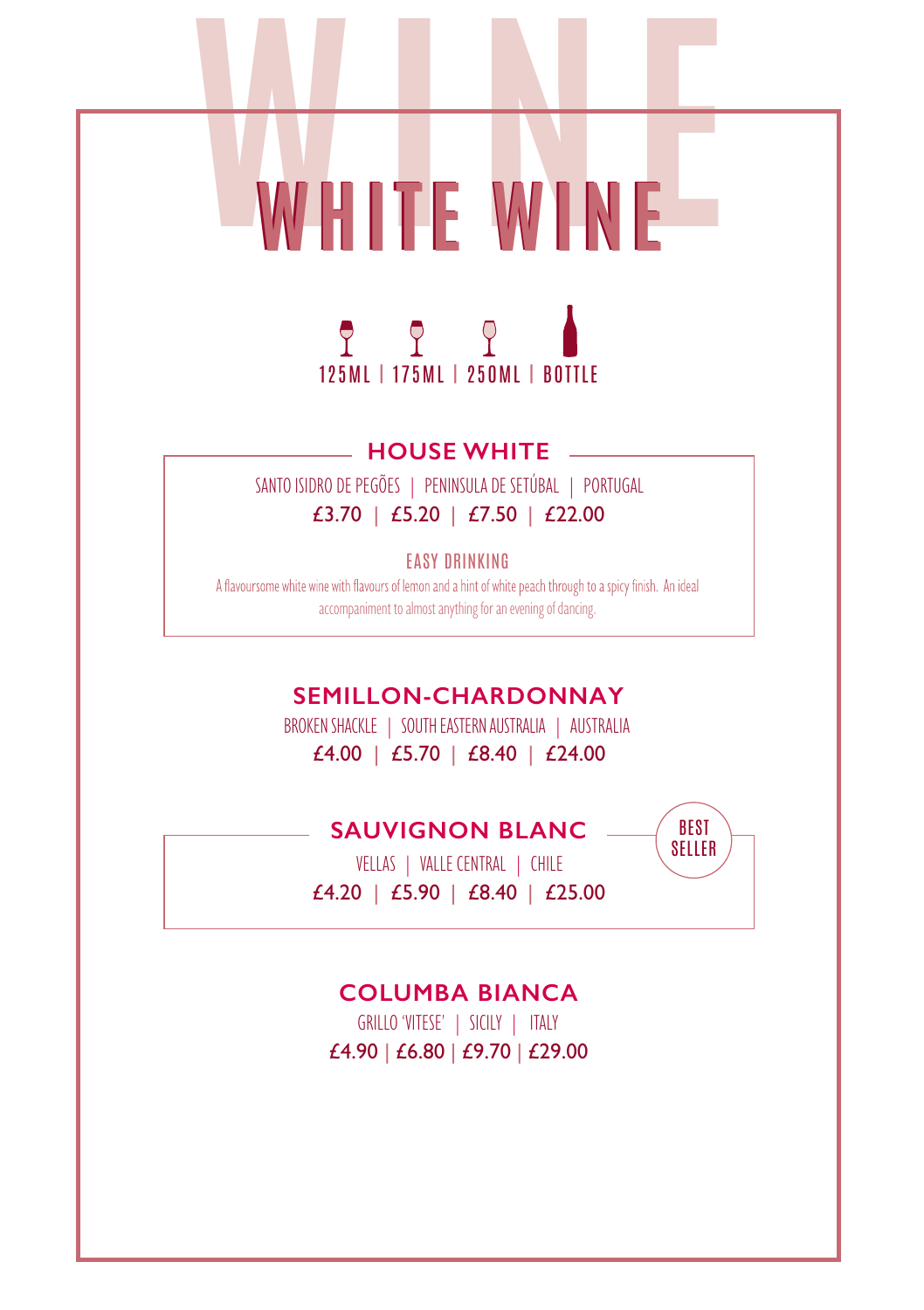# WHITE WINE





# **PINOT GRIGIO**

VENEZIE GIULIA | VENETO | ITALY £30.00

# **ALBARIÑO**

PAZO DO MAR, CORAL DO MAR | GALICIA | SPAIN

£34.00

## **BACCHUS RESERVE**

NEW HALL | ESSEX | ENGLAND £35.00



# **CHARDONNAY**

ANDELUNA | MENDOZA | ARGENTINA £36.00

# **SAUVIGNON BLANC**

FAULTLINE | MARLBOROUGH | NEW ZEALAND £37.00

# **CHARDONNAY**

MÂCON-VILLAGES | DOMAINEDE L'ELITE | BURGUNDY | FRANCE

£40.00

# **SANCERRE**

DOMAINE MERLIN-CHERRIER | LOIRE | FRANCE

£48.00

# **ALBARIÑO**

XOSÉ LOIS SEBIO | GALICIA | SPAIN

#### £52.00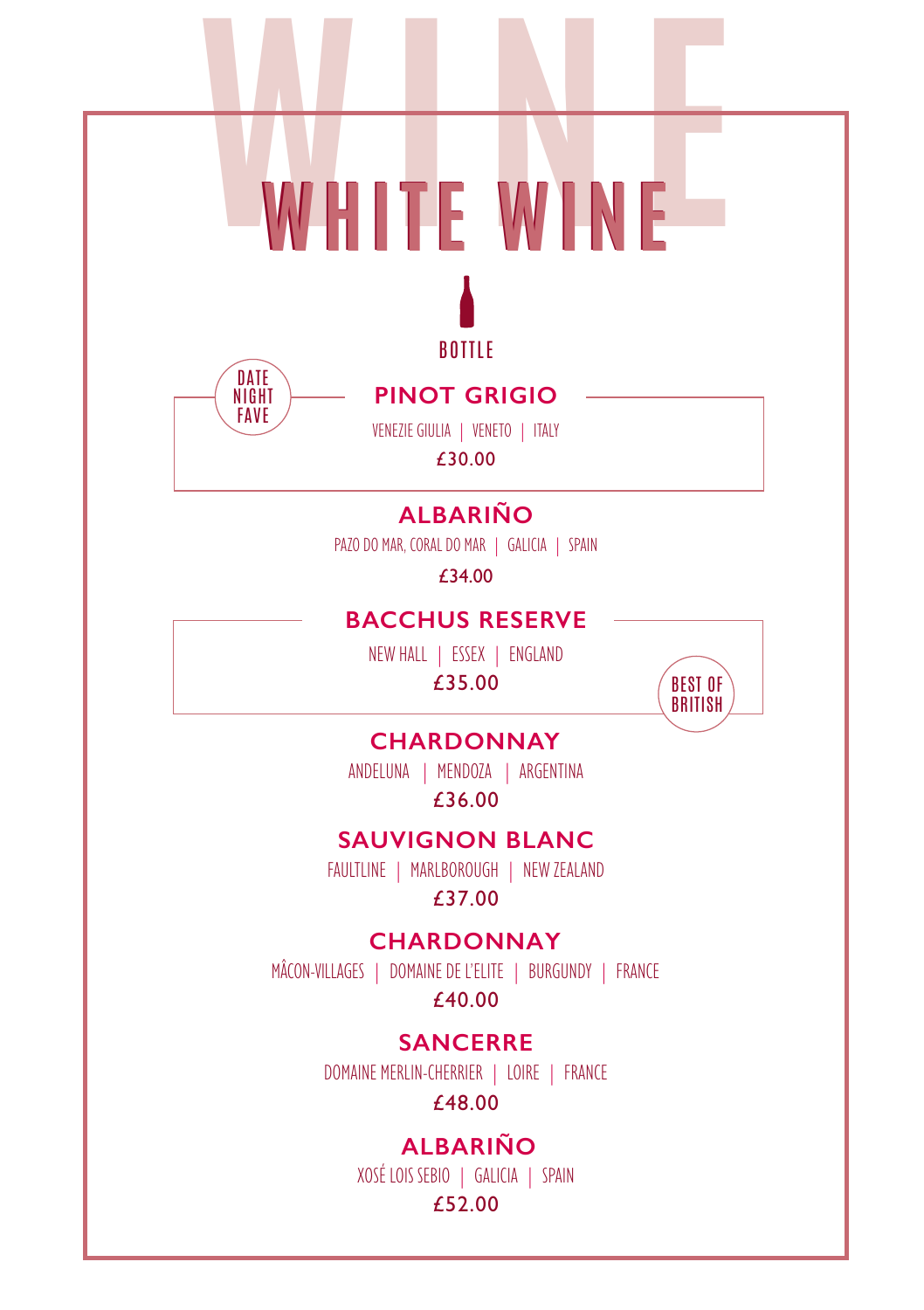



**HOUSE RED** SANTO ISIDRO DE PEGÕES | PENINSULA DE SETÚBAL | PORTUGAL

# £3.70 | £5.20 | £7.50 | £22.00

SMOOTH

Notes of red damsons and plums, fresh and easy drinking. A great, juicy and spicy drinking wine

# **CABERNET SAUVIGNON**

TIERRA ANTICA | VALLE CENTRAL | CHILE £4.00 | £5.70 | £8.00 | £24.00

# **CABERNET-MERLOT**



ROSSO DI CASA MIA | COLE THE ROVE | TRIVENETO | ITALY £4.90 | £6.80 | £9.70 | £29.00

# **MERLOT RESERVA**

VIÑA ECHEVERRIA | CURICO VALLEY | CHILE £5.70 | £8.20 | £10.70 | £30.00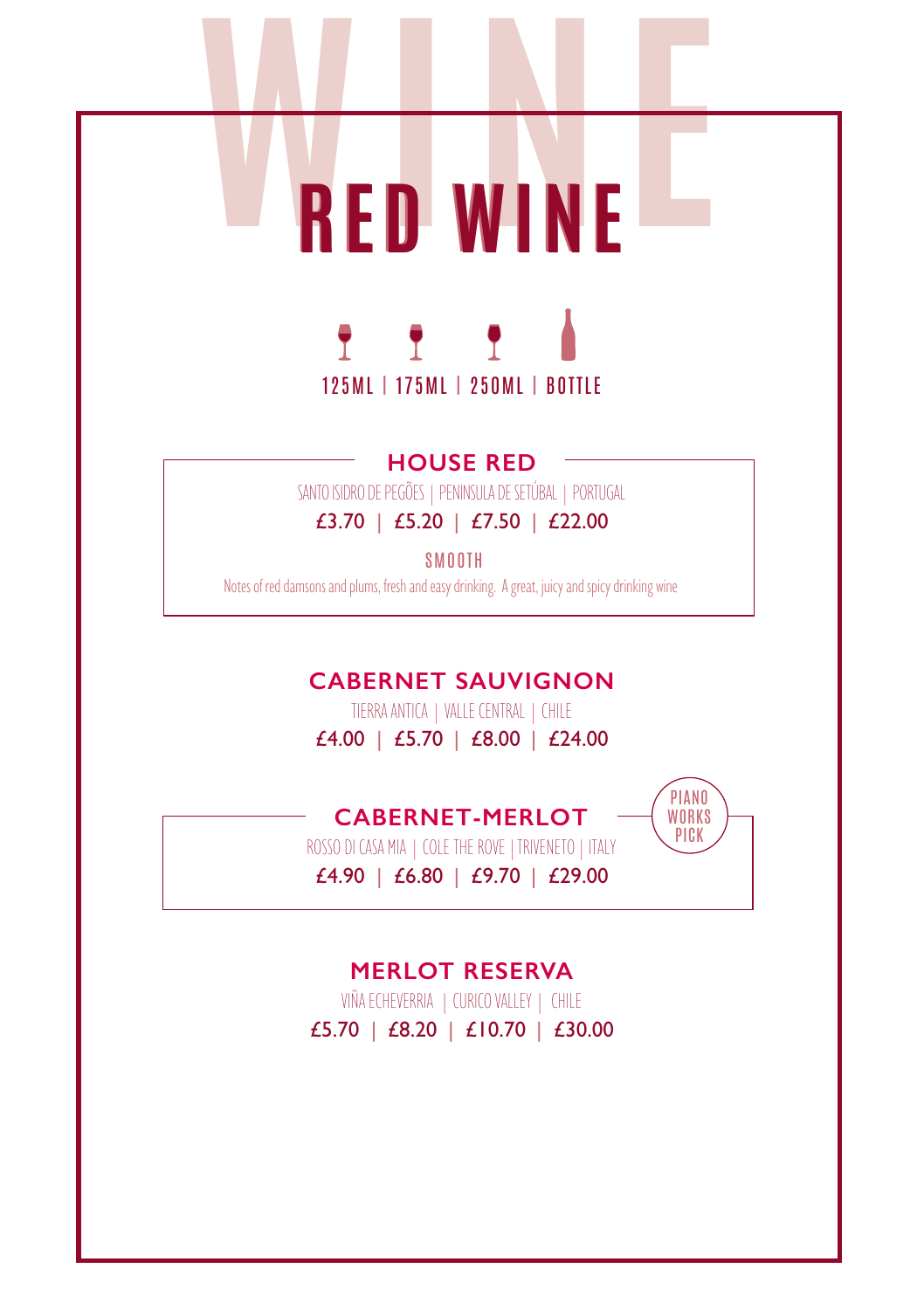



# **GRENACHE-CINSAULT-SYRAH**

EST-OUEST | DOMAINE ANDRÉ BRUNEL | CÔTES DU RHÔNE | FRANCE

PIANO **WORKS PICK** 

£35.00

# **RIOJA RESERVA**

ONDARRE | RIOJA | SPAIN £39.00

# **CABERNET-MERLOT**

LAKE BREEZE | LANGHORNE | AUSTRALIA £44.00

#### **MALBEC**

ANDELUNA | MENDOZA | ARGENTINA £50.00

# **PINOT NOIR**

VIÑA VENTOLERA | SAN ANTONIO | CHILE £52.00

#### **GRENACHE-SYRAH**

CHÂTEAU LA SAUVAGEONNE | GÉRARD BERTRAND | LANGUEDOC ROUSSILLON | FRANCE

£58.00